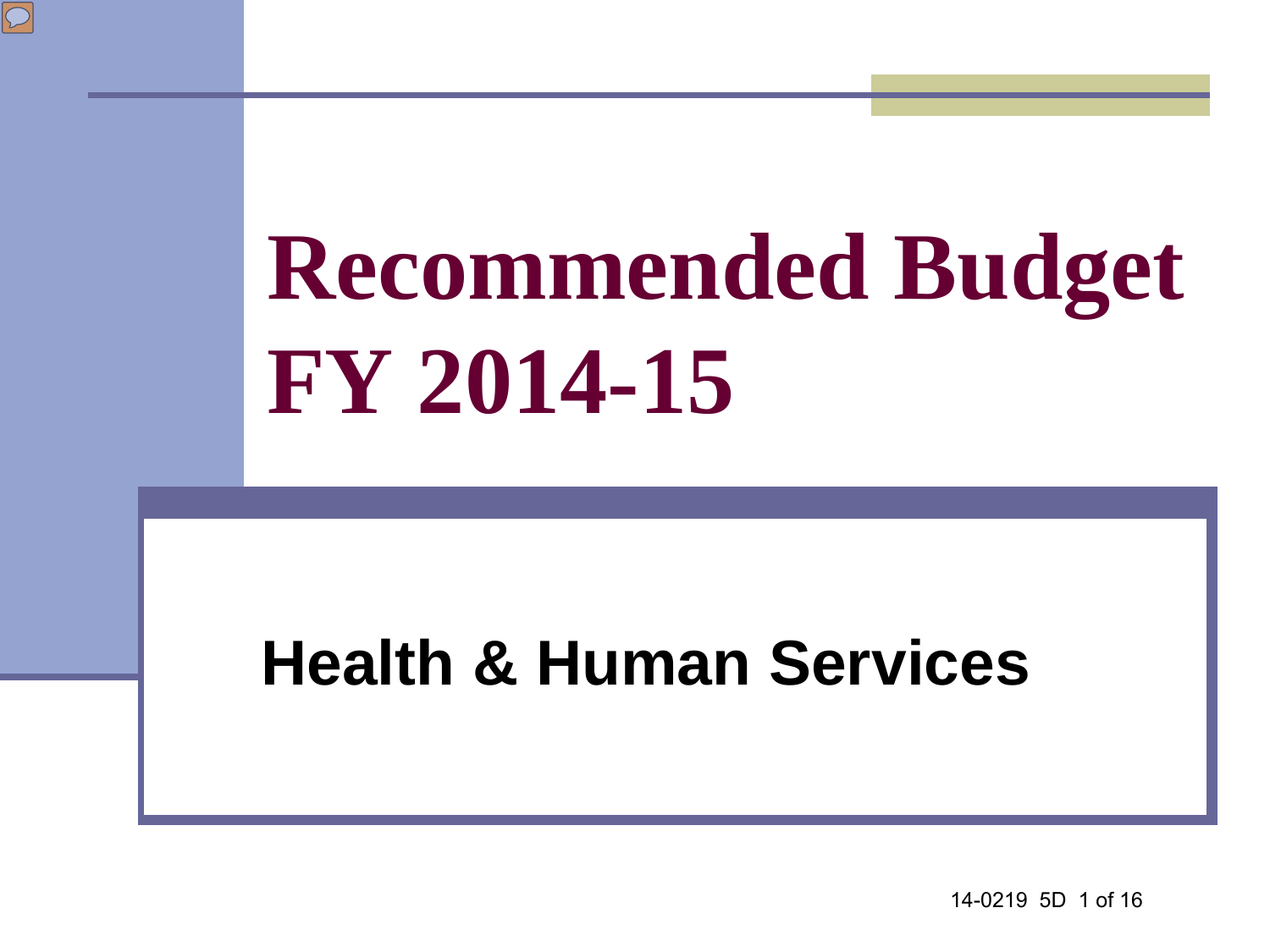#### **Health & Human Services**

Child Support Services Health and Human Services Agency **Library** Veterans Affairs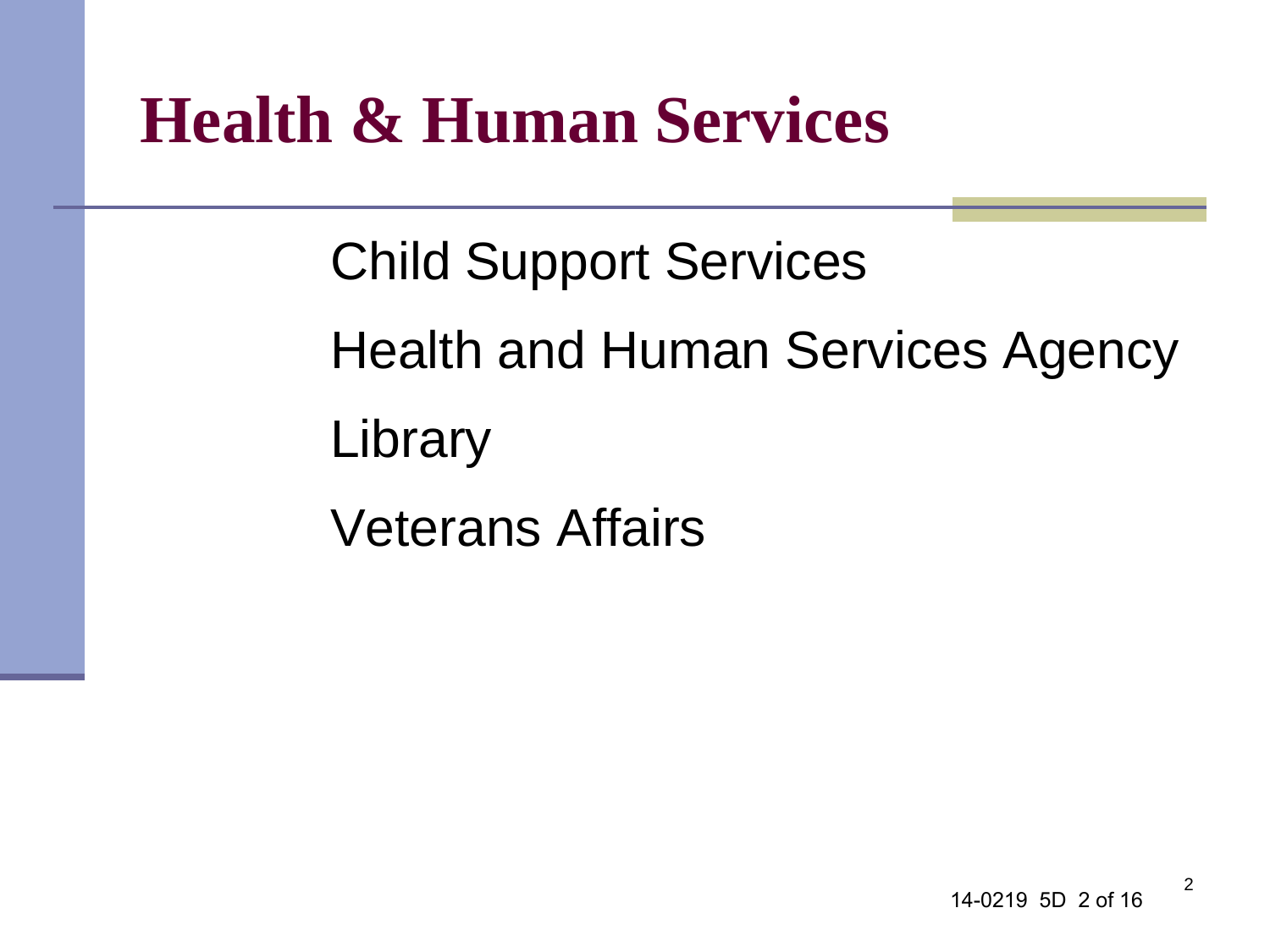### **FY 14-15 Source of Funds Health & Human Services**

 $\boxed{\bigcirc}$ 

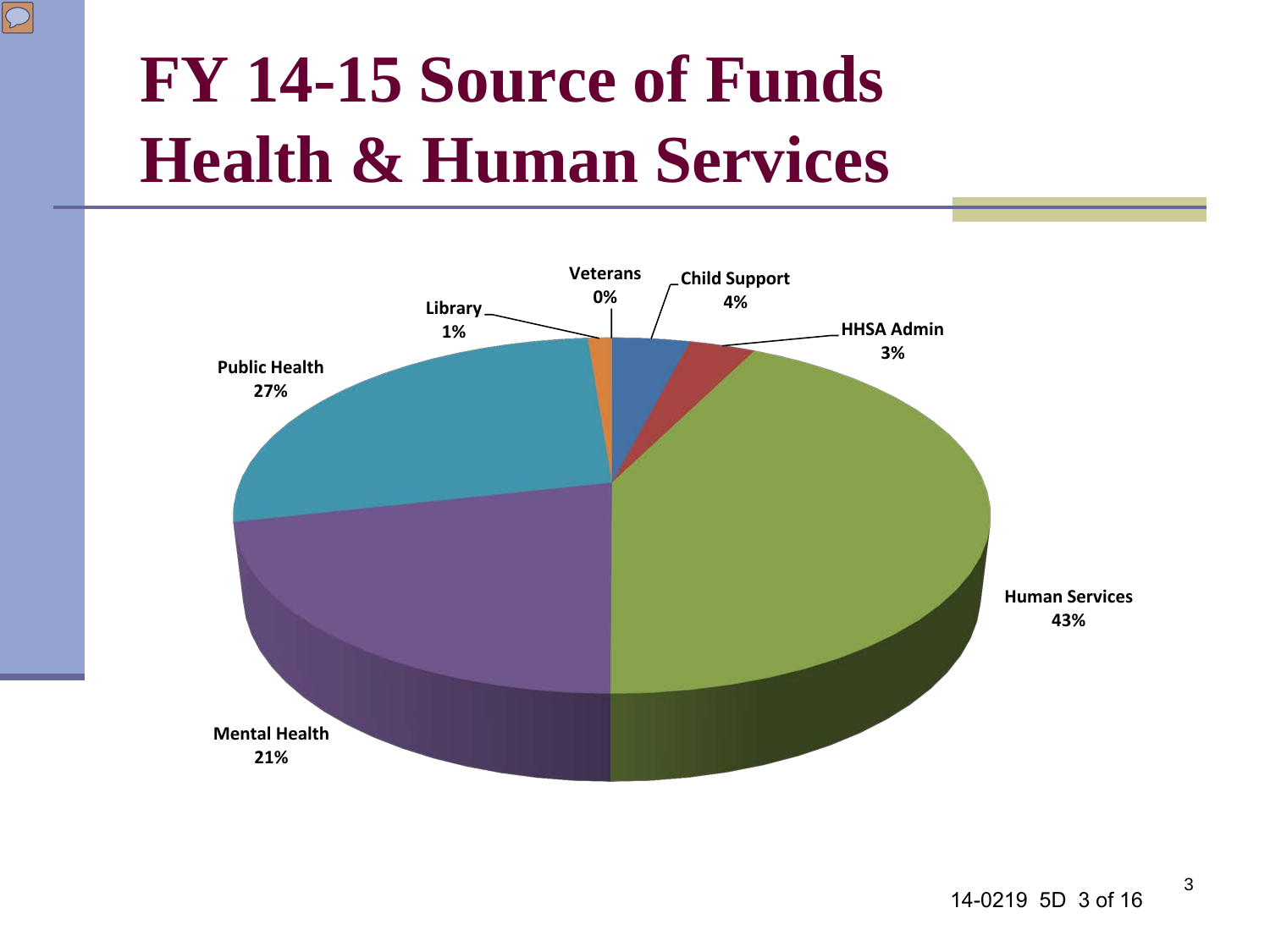### **FY 14-15 Source of Funds - Changes Health & Human Services**

| <b>Department</b>             | FY 13-14<br><b>Projected</b><br><b>Budget</b> | FY 14-15<br><b>Recommended</b> | Change        | $\%$<br>Change |
|-------------------------------|-----------------------------------------------|--------------------------------|---------------|----------------|
| <b>Child Support Services</b> | \$5,827,279                                   | \$5,902,491                    | \$75,212      | $1\%$          |
| <b>HHSA Admin</b>             | \$7,449,846                                   | \$8,732,931                    | \$1,283,085   | 17%            |
| <b>Human Services</b>         | \$58,869,645                                  | \$62,986,382                   | \$4,116,737   | 7%             |
| * Mental Health               | \$17,896,256                                  | \$31,613,982                   | \$13,717,726  | 77%            |
| <b>Public Health</b>          | \$35,699,132                                  | \$40,280,521                   | \$4,581,389   | 13%            |
| Library                       | \$1,984,748                                   | \$1,787,090                    | $-$ \$197,658 | $-10%$         |
| <b>Veterans Affairs</b>       | \$76,531                                      | \$32,539                       | $-$ \$43,992  | $-57%$         |
| <b>Total</b>                  | \$127,803,437                                 | \$151,335,936                  | \$23,532,499  | 18%            |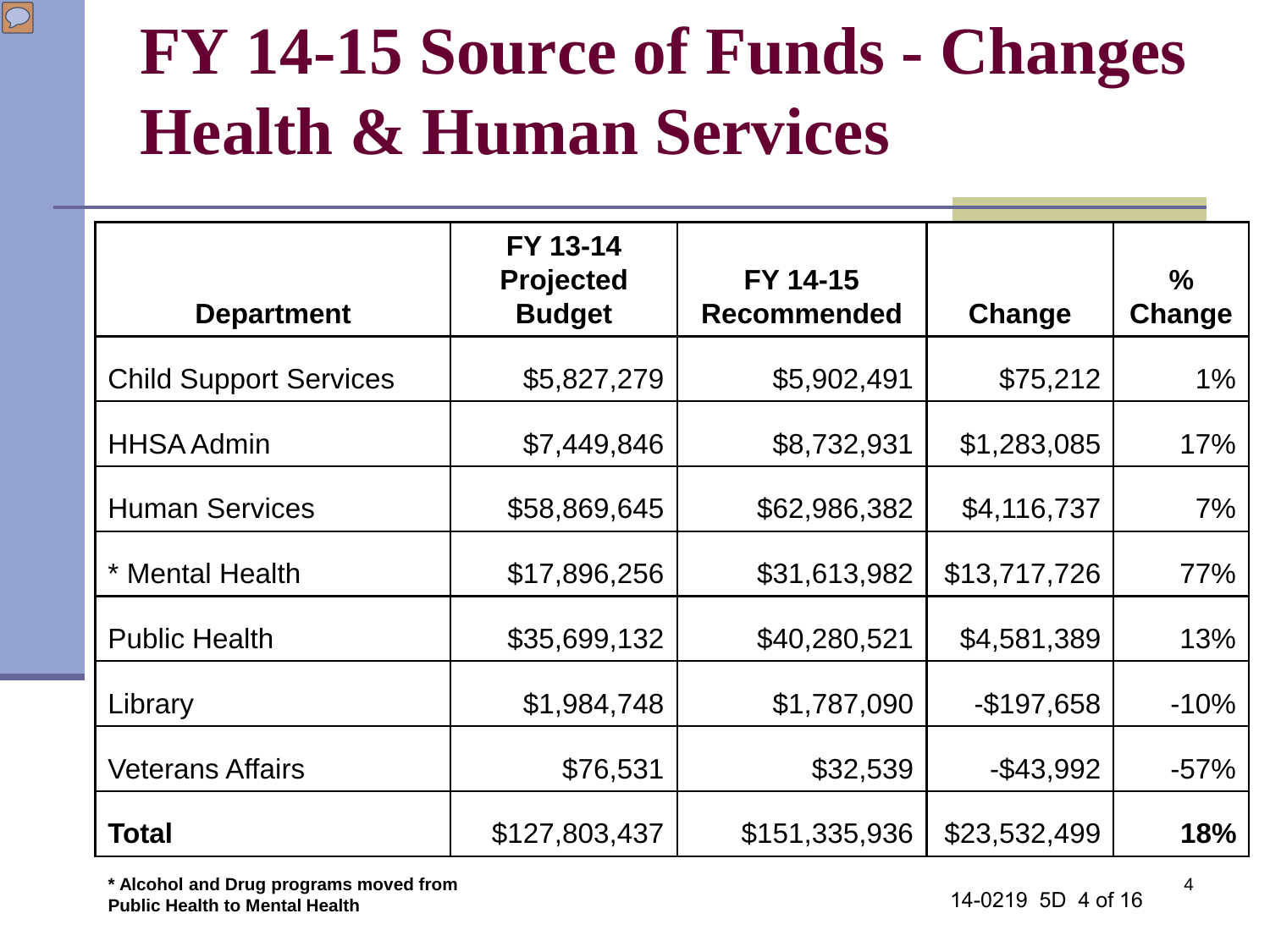#### **Use of Funds Health & Human Services**

 $\boxed{\bigcirc}$ 

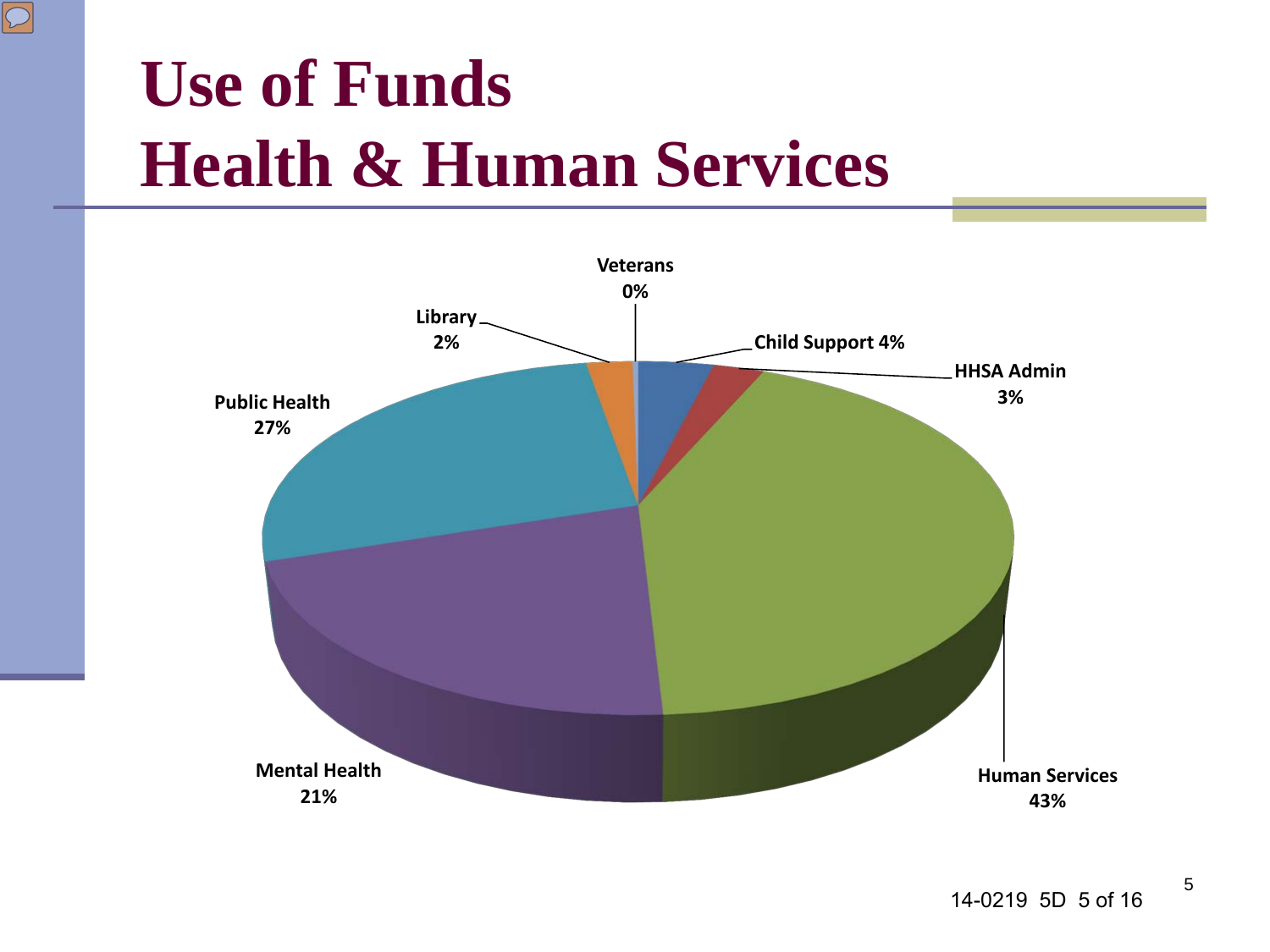# **Use of Funds - Changes Health & Human Services**

| <b>Department</b>                       | FY 13-14<br><b>Projected</b><br><b>Budget</b> | FY 14-15<br><b>Recommended</b> | Change       | % Change |
|-----------------------------------------|-----------------------------------------------|--------------------------------|--------------|----------|
| <b>Child Support</b><br><b>Services</b> | \$5,827,279                                   | \$5,902,491                    | \$75,212     | 1%       |
| <b>HHSA Admin</b>                       | \$7,499,846                                   | \$8,732,931                    | \$1,283,085  | 17%      |
| <b>Human Services</b>                   | \$60,393,663                                  | \$64,648,192                   | \$4,254,529  | 7%       |
| * Mental Health                         | \$16,948,123                                  | \$31,613,982                   | \$14,665,859 | 87%      |
| <b>Public Health</b>                    | \$36,931,617                                  | \$41,529,651                   | \$4,598,034  | 12%      |
| Library                                 | \$3,500,329                                   | \$3,624,338                    | \$124,009    | 4%       |
| <b>Veterans Affairs</b>                 | \$436,737                                     | \$432,935                      | $-$ \$3,802  | $-1\%$   |
| Total                                   | \$131,487,594                                 | \$156,484,520                  | \$24,996,926 | 19%      |

**\* Alcohol and Drug programs moved from Public Health to Mental Health** 

 $\boxed{\bigcirc}$ 

14-0219 5D 6 of 16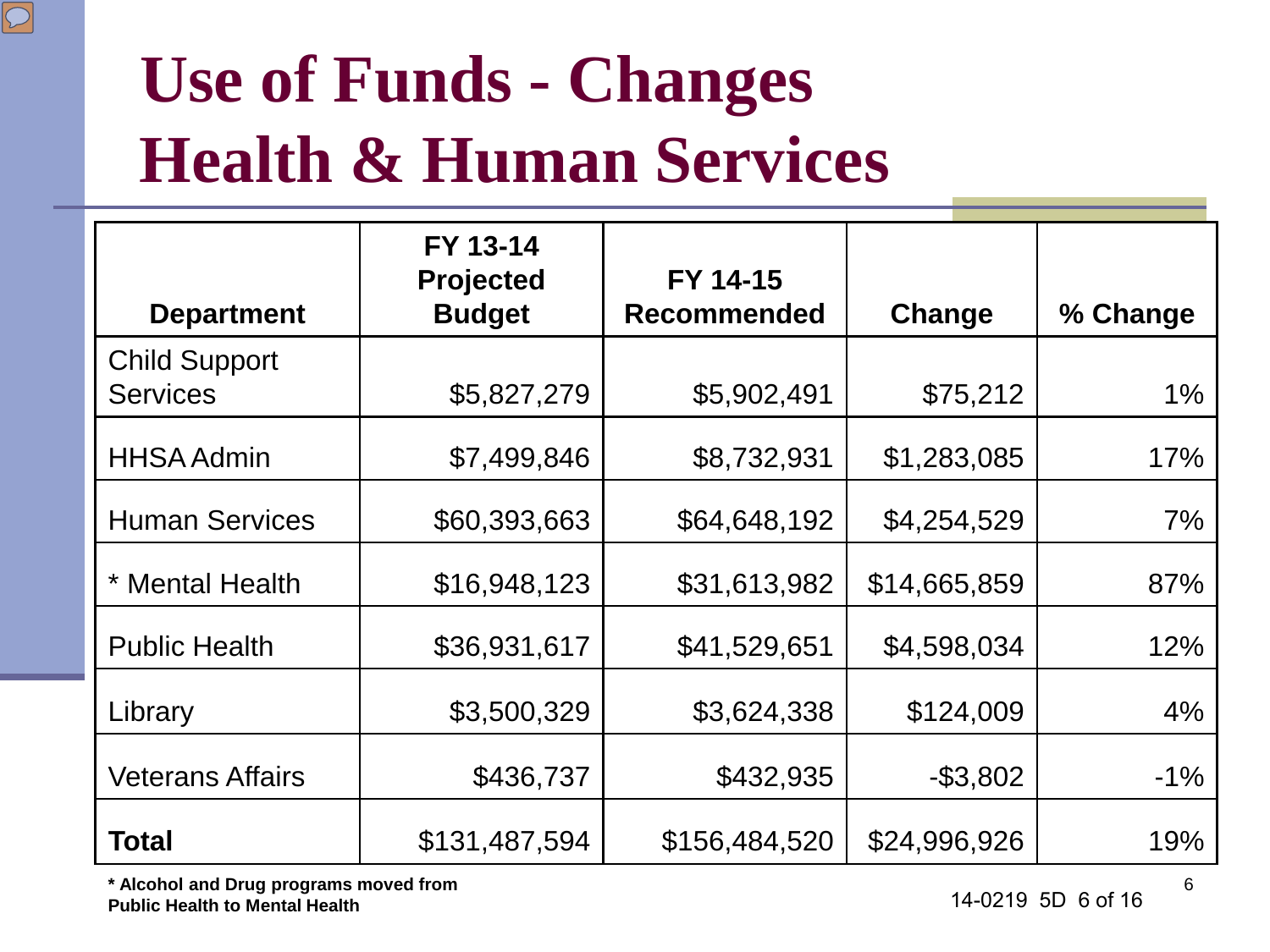#### **FY 14-15 Net County Cost and General Fund Contribution by Department**

 $\overline{\bigcirc}$ 

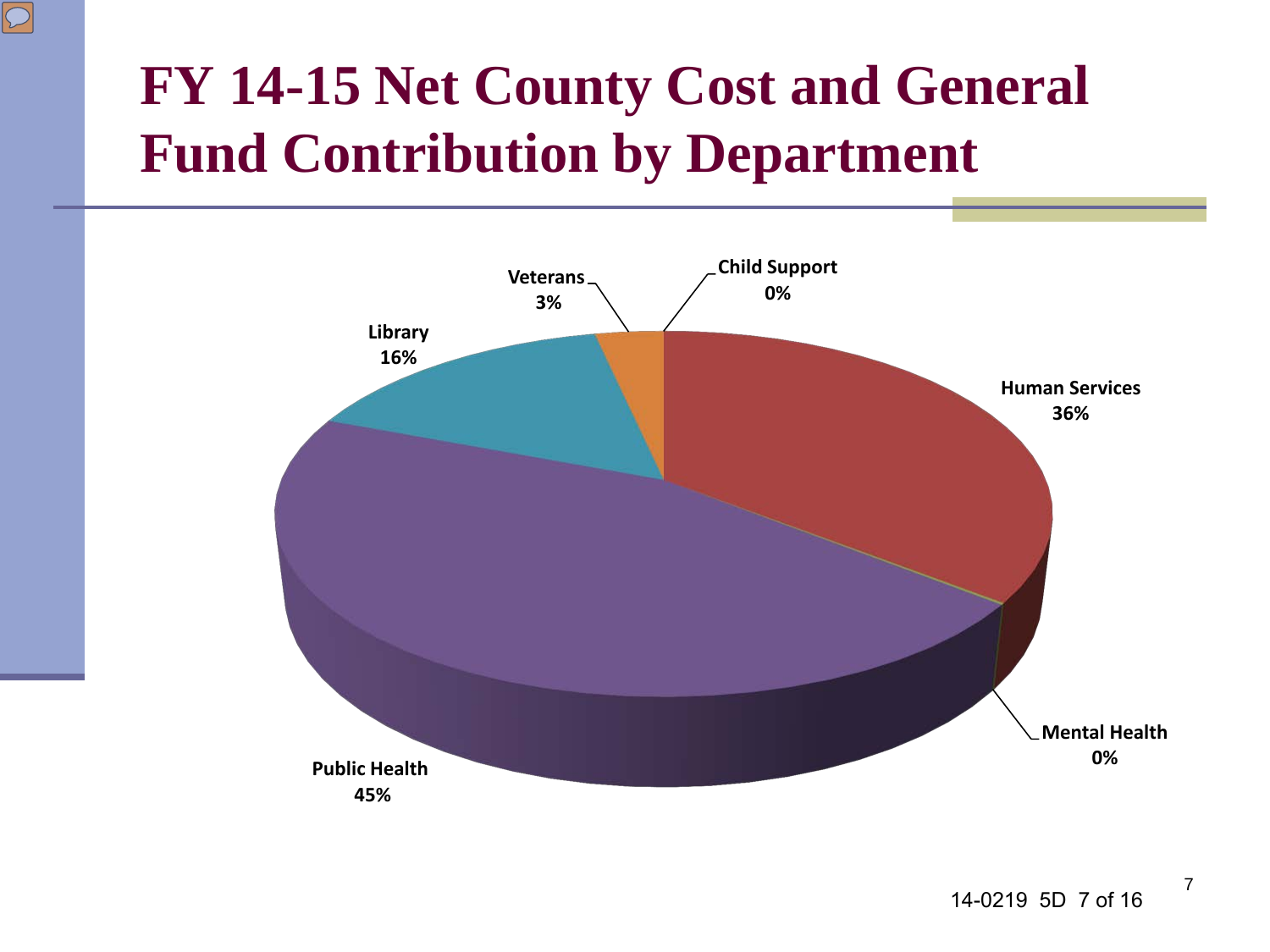

# **FY 14-15 Net County Cost by Department**

| <b>Department</b>             | FY 13-14<br><b>Projected</b><br><b>Budget</b> | FY 14-15<br><b>Recommended</b> | Change          | $\%$<br>Change |
|-------------------------------|-----------------------------------------------|--------------------------------|-----------------|----------------|
| <b>Child Support Services</b> |                                               |                                |                 |                |
| <b>HHSA Admin</b>             | \$1,126,314                                   | $-$ \$995,547                  | $-$ \$2,121,861 | $-188%$        |
| <b>Human Services</b>         | \$1,524,017                                   | \$1,661,810                    | \$137,793       | 9%             |
| <b>Mental Health</b>          |                                               |                                |                 |                |
| <b>Public Health</b>          | \$1,232,485                                   | \$1,249,130                    | \$16,645        | $1\%$          |
| Library                       | \$1,515,582                                   | \$1,837,248                    | \$321,666       | 21%            |
| <b>Veterans</b>               | \$360,206                                     | \$400,396                      | \$40,190        | 11%            |
| Total                         | \$5,758,604                                   | \$4,153,037                    | $-$1,605,567$   | $-28%$         |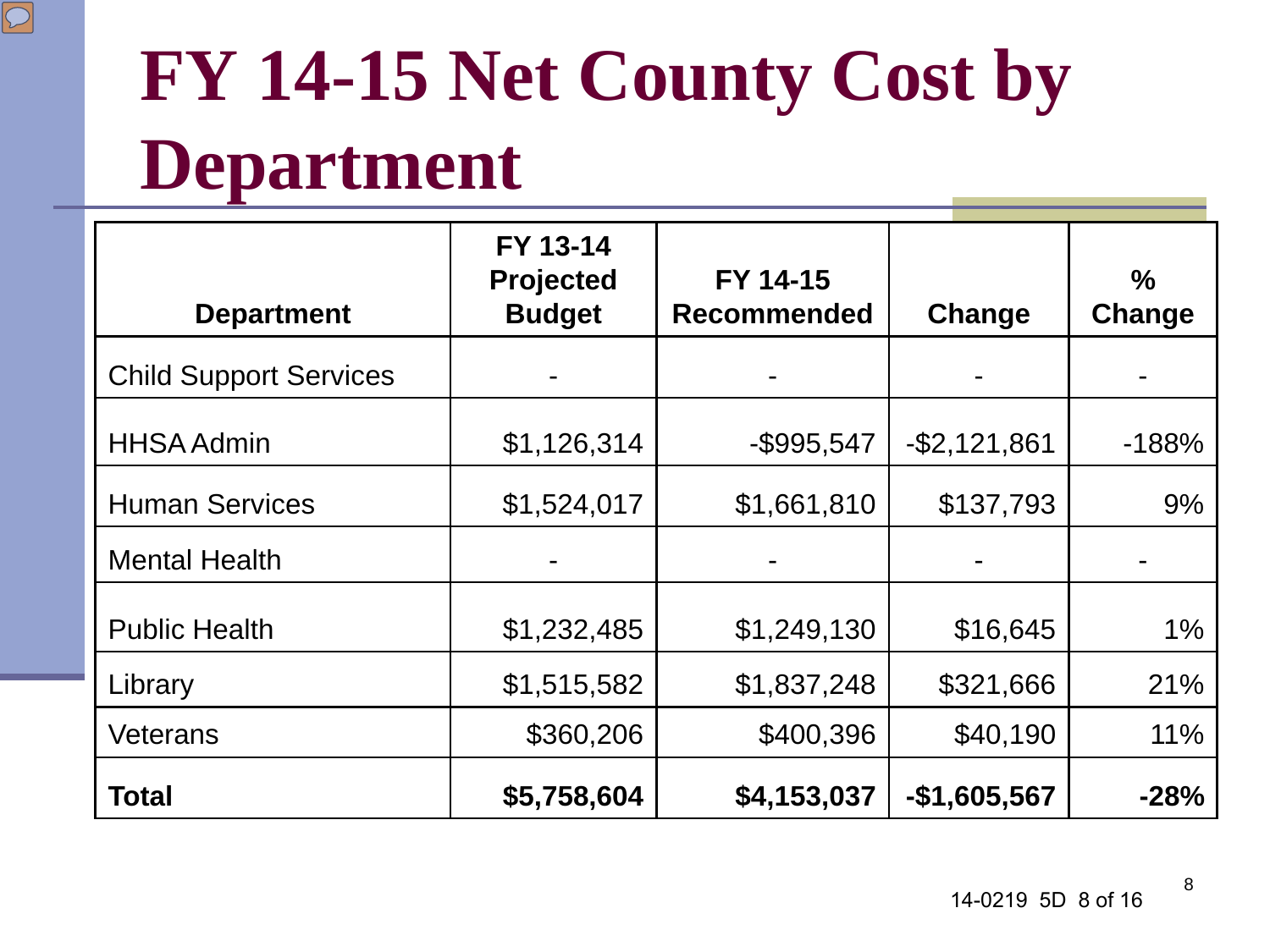### **General Fund Contributions Public Health**

 $\boxed{\bigcirc}$ 

| Program                                 | FY 13-14    | FY 14-15    | Change    |
|-----------------------------------------|-------------|-------------|-----------|
| CCS Program (match)                     | \$54,784    | \$114,949   | \$60,165  |
| <b>CCS Diagnostics (match)</b>          | \$248,398   | \$280,794   | \$32,396  |
| CMSP (match)                            | \$233,492   | \$233,492   | \$0       |
| <b>EMS Agency</b>                       | \$547,915   | \$606,500   | \$58,585  |
| Healthy Families (match)                | \$50,000    | \$50,000    | \$0       |
| Jail & Juvenile Hall (CFMG<br>Contract) | \$2,369,300 | \$2,721,486 | \$352,186 |
| <b>Total</b>                            | \$3,503,889 | \$4,007,221 | \$503,332 |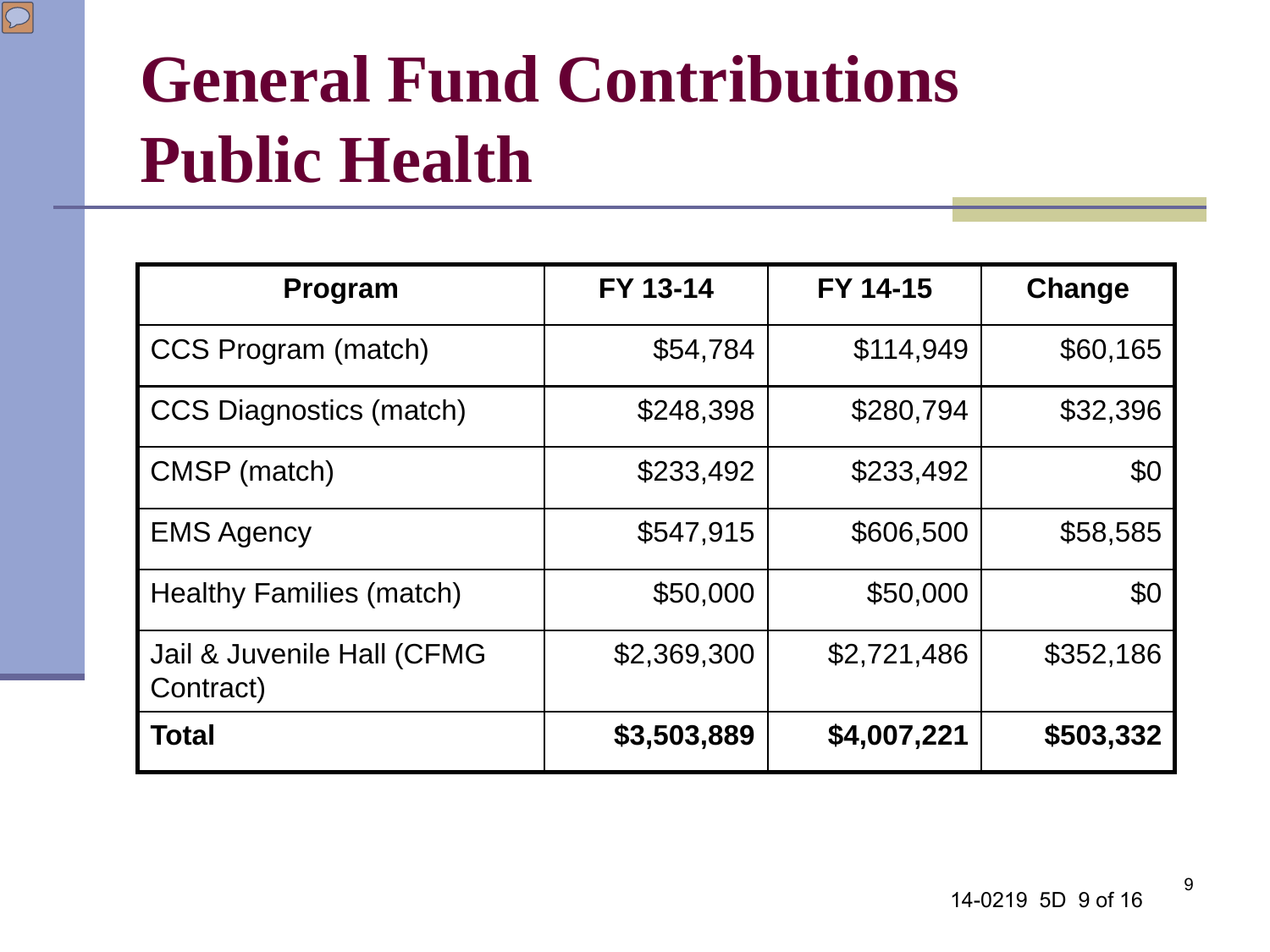# **General Fund Contributions Human Services**

 $\boxed{\bigcirc}$ 

| Program                                  | FY 13-14    | FY 14-15    | Change       |
|------------------------------------------|-------------|-------------|--------------|
| <b>Affordable Housing</b>                | \$253       | \$0         | $-$ \$253    |
| Area Agency on Aging                     | \$1,418,890 | \$1,617,291 | \$198,401    |
| <b>Community Services Administration</b> | \$0         | \$99,069    | \$99,069     |
| <b>Caregiver Permit Program</b>          | \$0         | \$95,000    | \$95,000     |
| <b>Family Services</b>                   | \$183,696   | \$0         | $-$183,696$  |
| <b>IHSS Public Authority</b>             | \$69,640    | \$85,849    | \$16,209     |
| <b>Multiple Senior Services Program</b>  | \$62,498    | \$62,498    | \$0          |
| <b>Older American's Day</b>              | \$0         | \$1,000     | \$1,000      |
| <b>Public Housing Authority</b>          | \$18,706    | \$0         | $-$18,706$   |
| <b>Senior Daycare</b>                    | \$416,934   | \$354,580   | $-$ \$62,354 |
| <b>Special Services</b>                  | \$15,600    | \$14,600    | $-$1,000$    |
| <b>Workforce Investment Act</b>          | \$67,368    | \$157,334   | \$89,966     |
| <b>Total</b>                             | \$2,253,585 | \$2,487,221 | \$233,636    |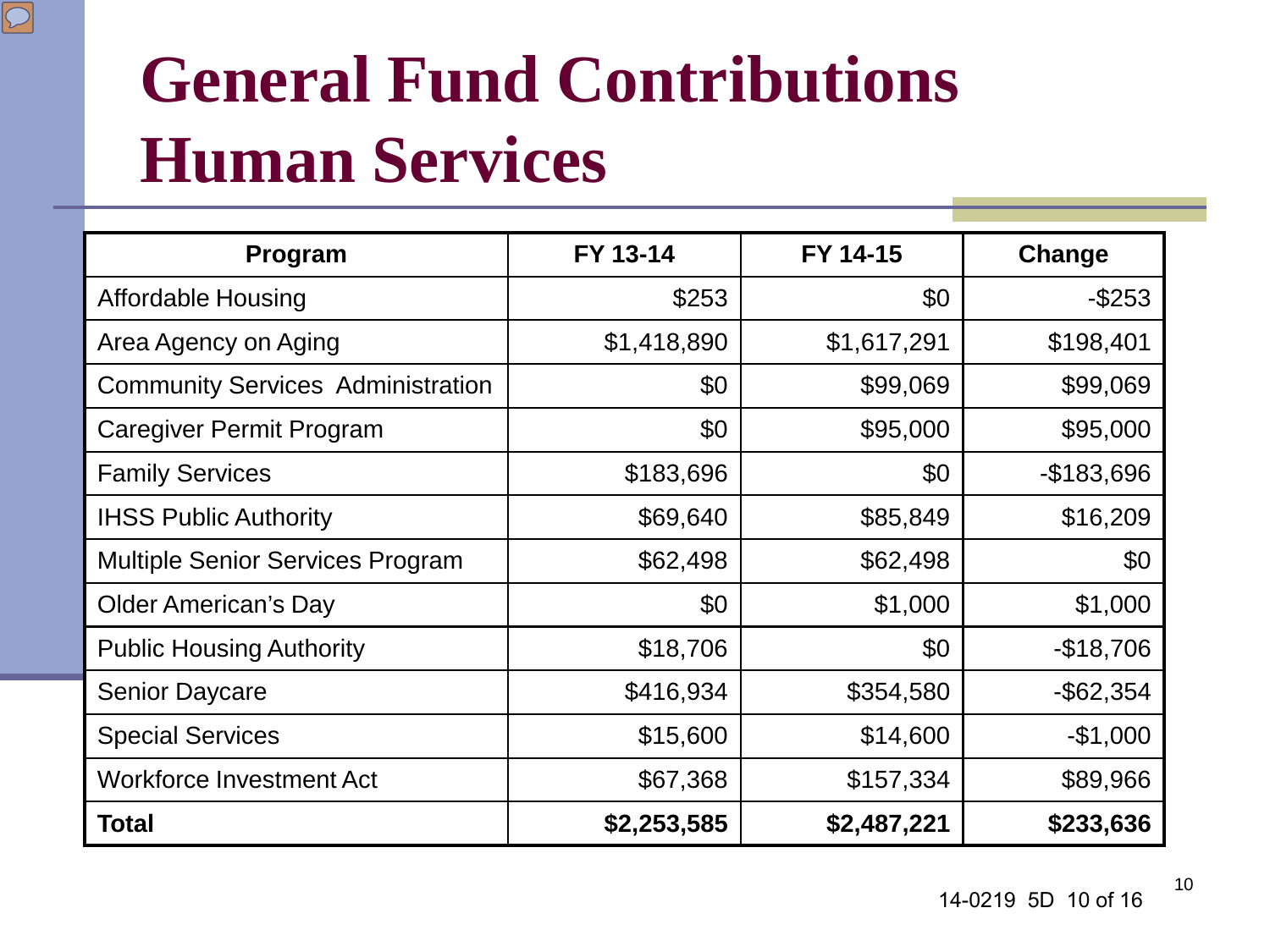### **FY 14-15 Staffing Health & Human Services**

 $\boxed{\bigcirc}$ 

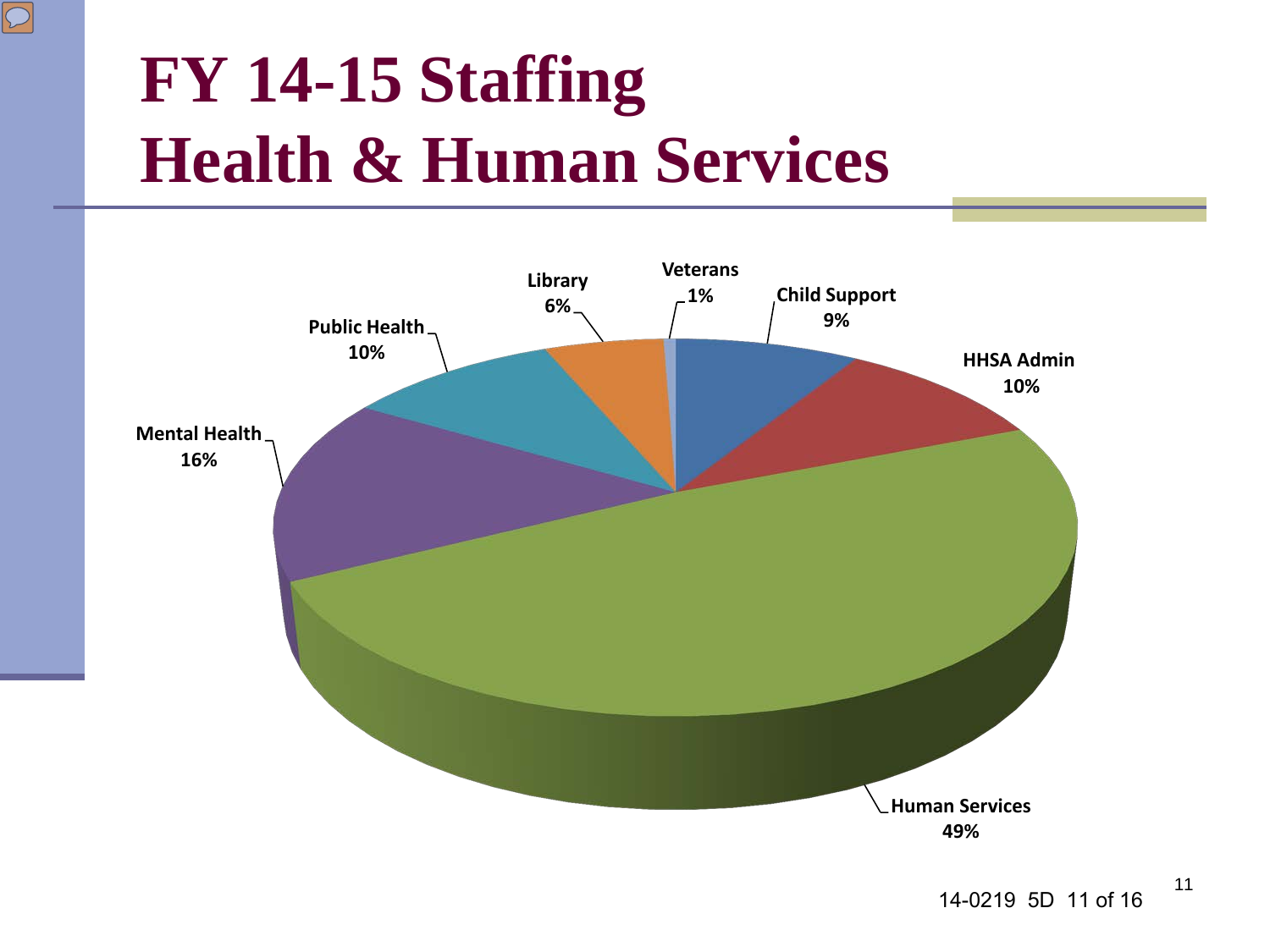#### **Staffing Health & Human Services**

 $\boxed{\bigcirc}$ 

|                       | FY 13-14        | FY 14-15           |                |
|-----------------------|-----------------|--------------------|----------------|
| <b>Department</b>     | <b>Adjusted</b> | <b>Recommended</b> | Change         |
| <b>Child Support</b>  | 66              | 60                 | -6             |
| <b>HHSA Admin</b>     | 69              | 69                 | $\overline{0}$ |
| <b>Human Services</b> | 325             | 329                | $\overline{4}$ |
| <b>Mental Health</b>  | 91              | 108                | 17             |
| <b>Public Health</b>  | 80              | 69                 | $-11$          |
| Library               | 39              | 39                 | $\overline{0}$ |
| Veterans              | 4               | 4                  | $\Omega$       |
| Total                 | 674             | 678                | 4              |

14-0219 5D 12 of 16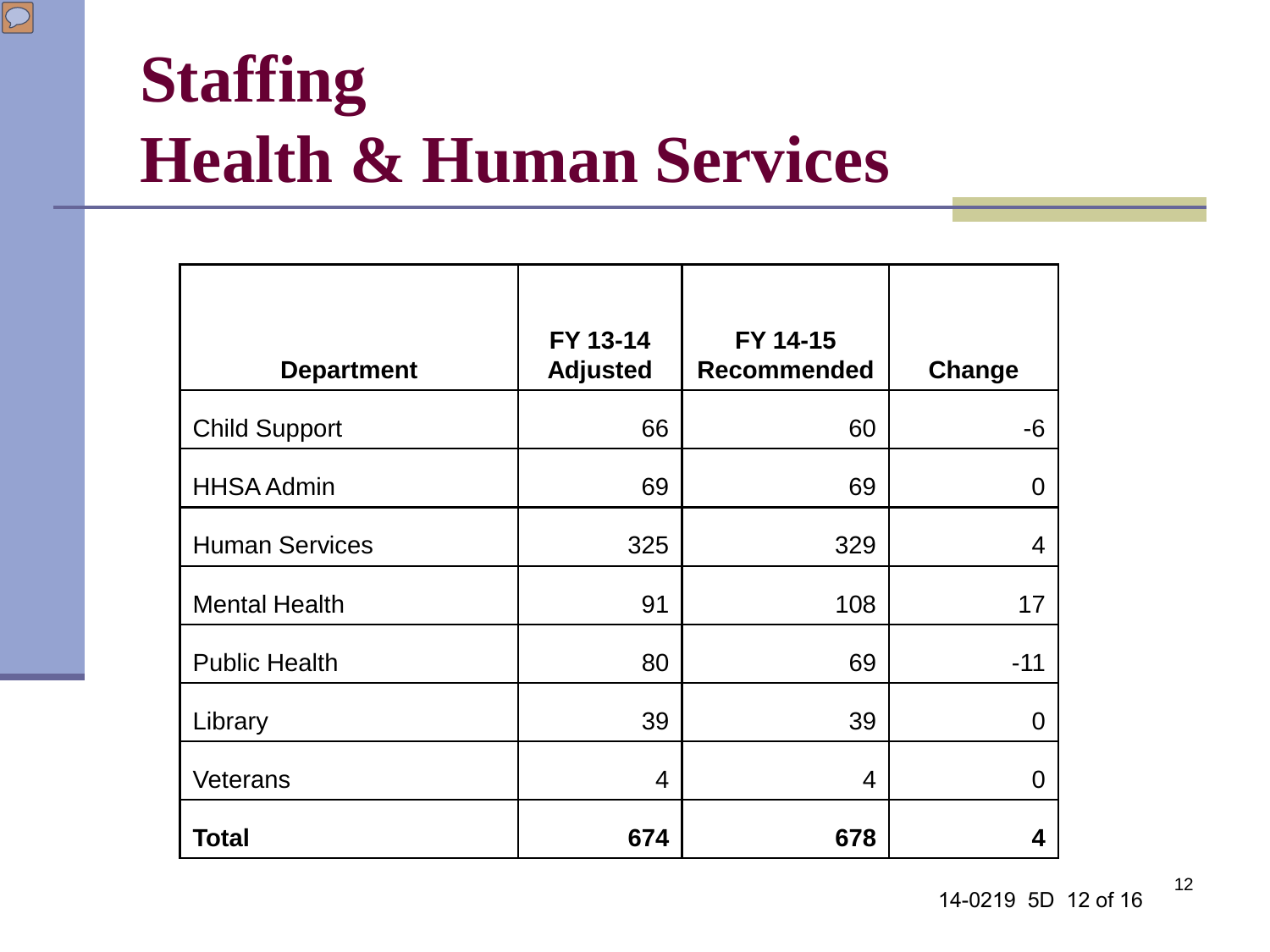# **Challenges/Issues Health & Human Services**

#### Child Support

- Federal/State revenues are relatively stagnate while costs increase
- **HHSA** 
	- Human Services Social Services and Community Services
		- Implementing parts of the Affordable Care Act
		- **Case management implementation**
		- 13 **Possible General Fund support needed in future** years for Public Housing Authority, Multi-Purpose Senior Services and Low Income Home and Energy Assistance Program 14-0219 5D 13 of 16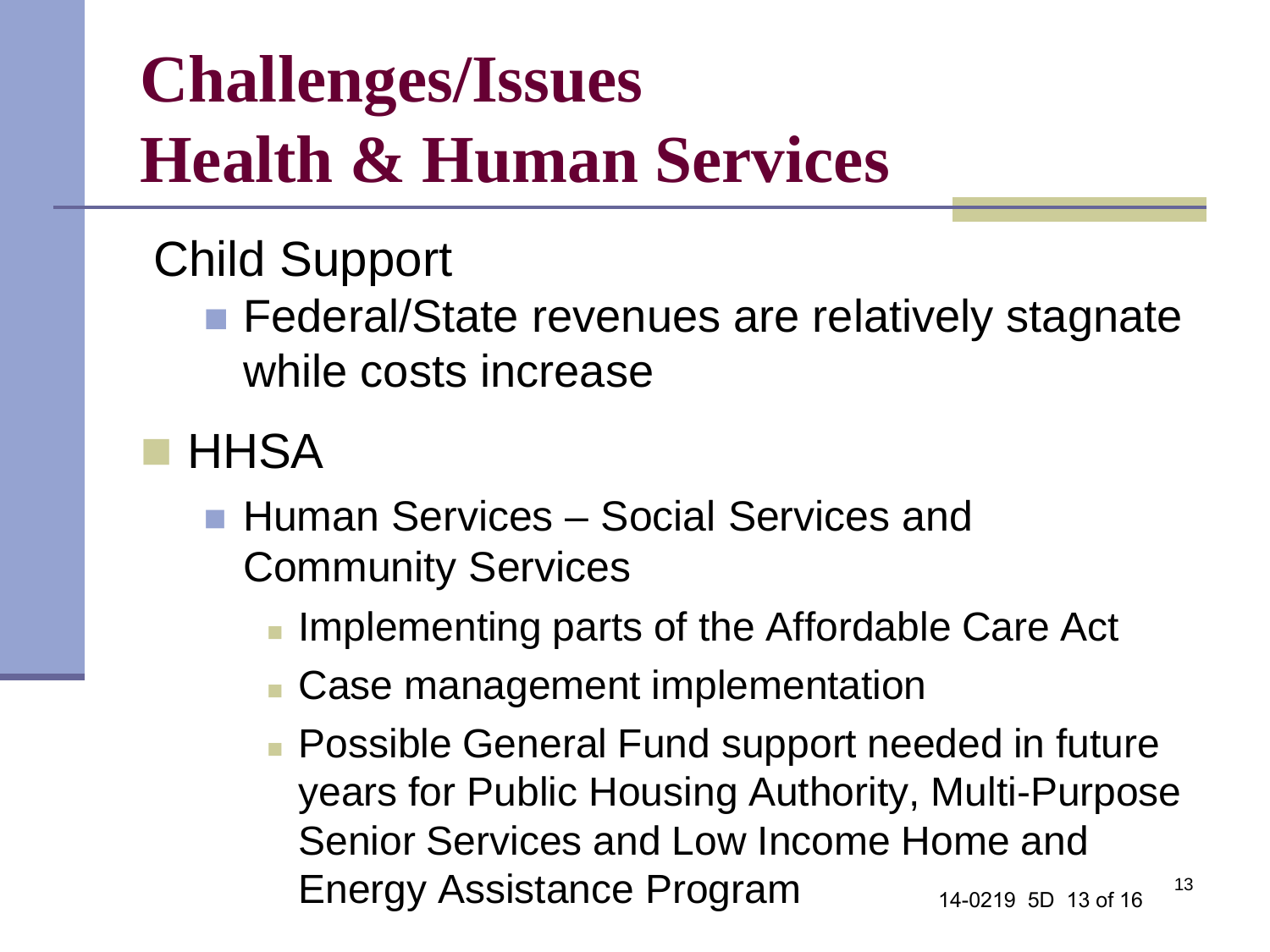# **Challenges/Issues Health & Human Services**

- **Mental Health** 
	- Lower fund balance available in Traditional programs
	- **Not budgeting for State beds**
	- **FY 15 MHSA Plan will expand transitional** housing
- **Public Health** 
	- **New Animal Shelter**
	- **Dutreach for the Affordable Care Act**
- **Library** 
	- Future fund balance levels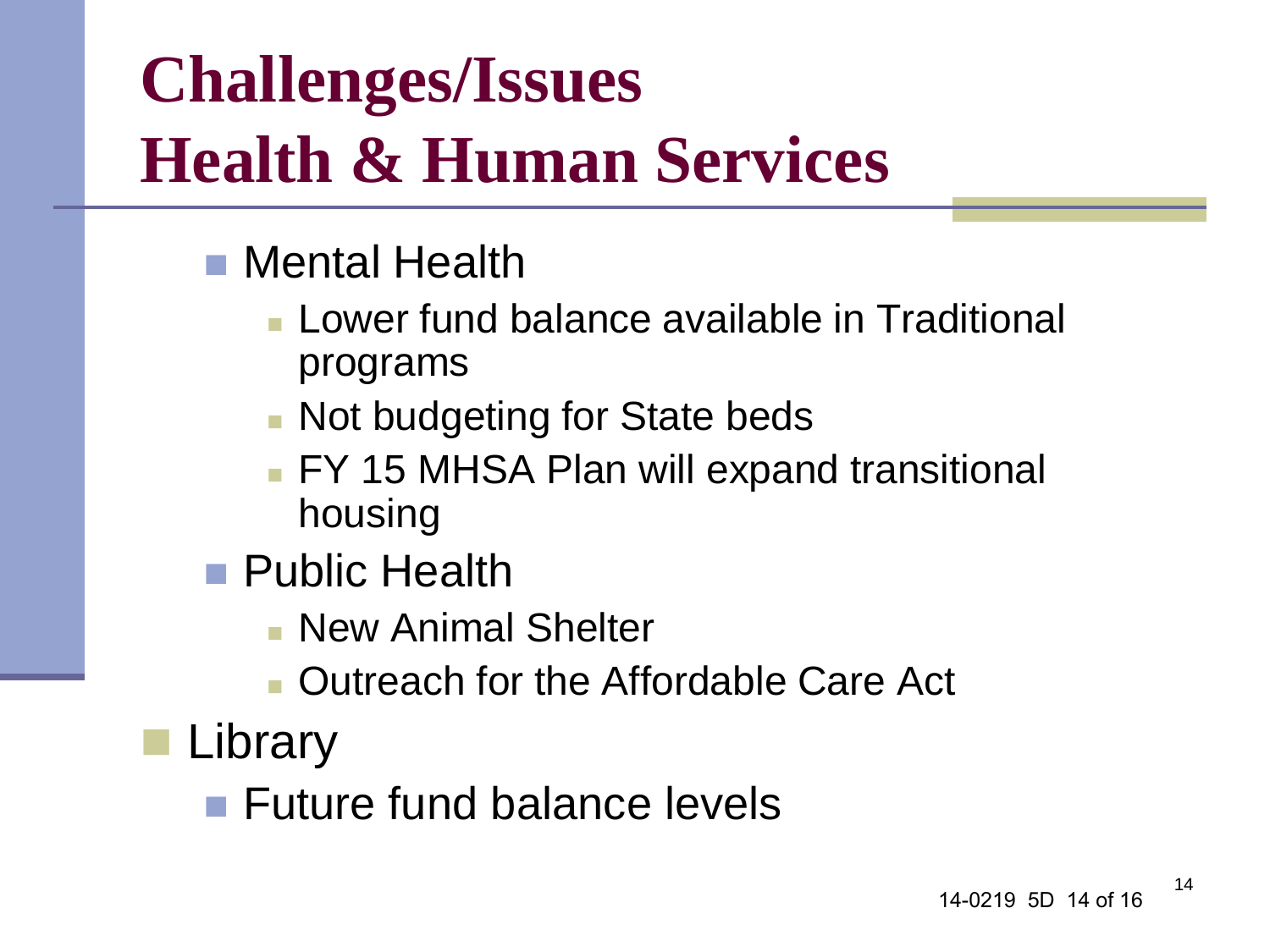### **Challenges Health & Human Services**

#### Veterans Affairs

**Assist veterans with their needs** 

#### Parking Lot Positions

- **HHSA** 
	- Animal Services Officer
	- **Program Coordinator/Volunteer Coordinator** HHSA Admin
	- **Paralegal Child Protective Services**
	- Mental Health Driver (FTE .5) Public Guardian